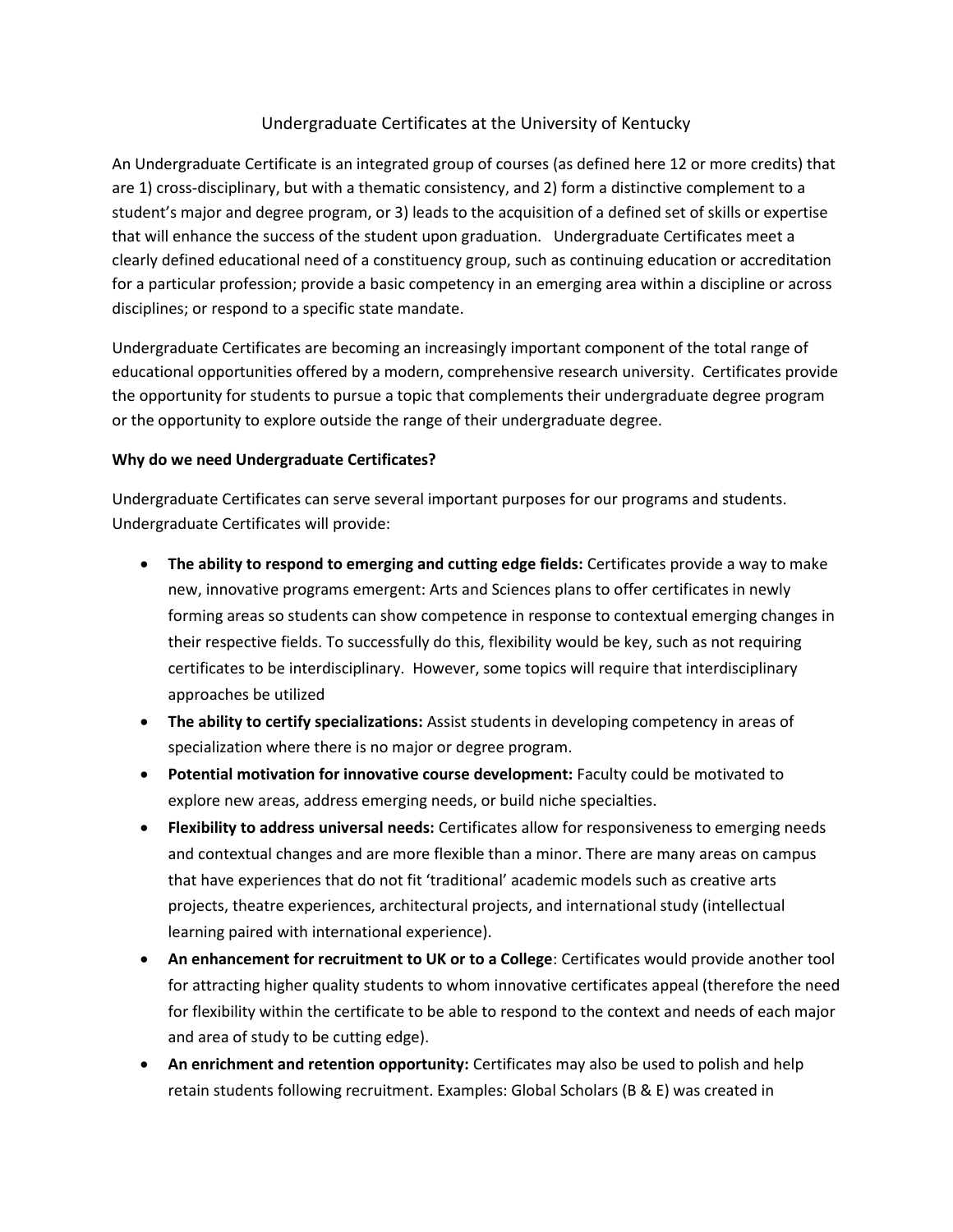response to complaints of employers- it is an enrichment program (it builds professionalism vs. specific content only). It is much like an honors track in business; high achieving freshmen join as a cohort and engage early with the college enhancing. This also enhances retention with is important due to B& E's selective admission's requirement. Another program offered along with Engineering- SEAM ( $2^{nd}$  semester)- is tied into a living learning community and is also meant to be an honors-like track. The Global Scholars program will be connected with a living learning community next year, further enhancing its potential for engaging students.

## **Proposed Requirements for an Undergraduate Certificate:**

- A minimum of 12 credits of course work taken for a letter grade.
- At least 12 credits must be 200 level or above, and a minimum of 6 credits must be at the 300 level or above.
- The student must complete a three-credit breadth component. The breadth component requires that a student take courses in at least two disciplines, with a minimum of three credits to be completed in a second discipline.
- Student must earn a C or better in each required certificate course to receive the certificate.
- Certificates will only be awarded to students who successfully complete a degree, or have completed a four-year degree.
- No more than nine credits taken for a certificate can be used to satisfy the requirements for the student's bachelor's degree, a minor, or another certificate, exclusive of free or
- unrestricted electives.

## **Administrative and Academic Structure:**

- There must be a designated Faculty Director for each certificate. The Director shall represent the curriculum and any affiliated faculty in multidisciplinary certificates.
- Minimum admission requirements for a certificate will be that students must be in good academic standing and can enter at any time in their undergraduate career. However, the faculty offering the certificate can impose additional requirements for a certificate.
- Courses taken prior to admission to the certificate can be used in the certificate.
- The Director approves the individual certificate curriculum for each student and informs the Registrar when the certificate is complete and may be awarded.
- The awarded certificate is to be posted on the student's official transcript.
- The certificate will not appear on the diploma. Programs may award a paper certificate, to be signed by the Associate Provost for Undergraduate Education or the appropriate designee (e.g., a College Dean) and the Certificate Director.
- All certificate proposals must be developed in consultation with faculty in contributing or affected academic units. The proposal must be approved through the faculty curriculum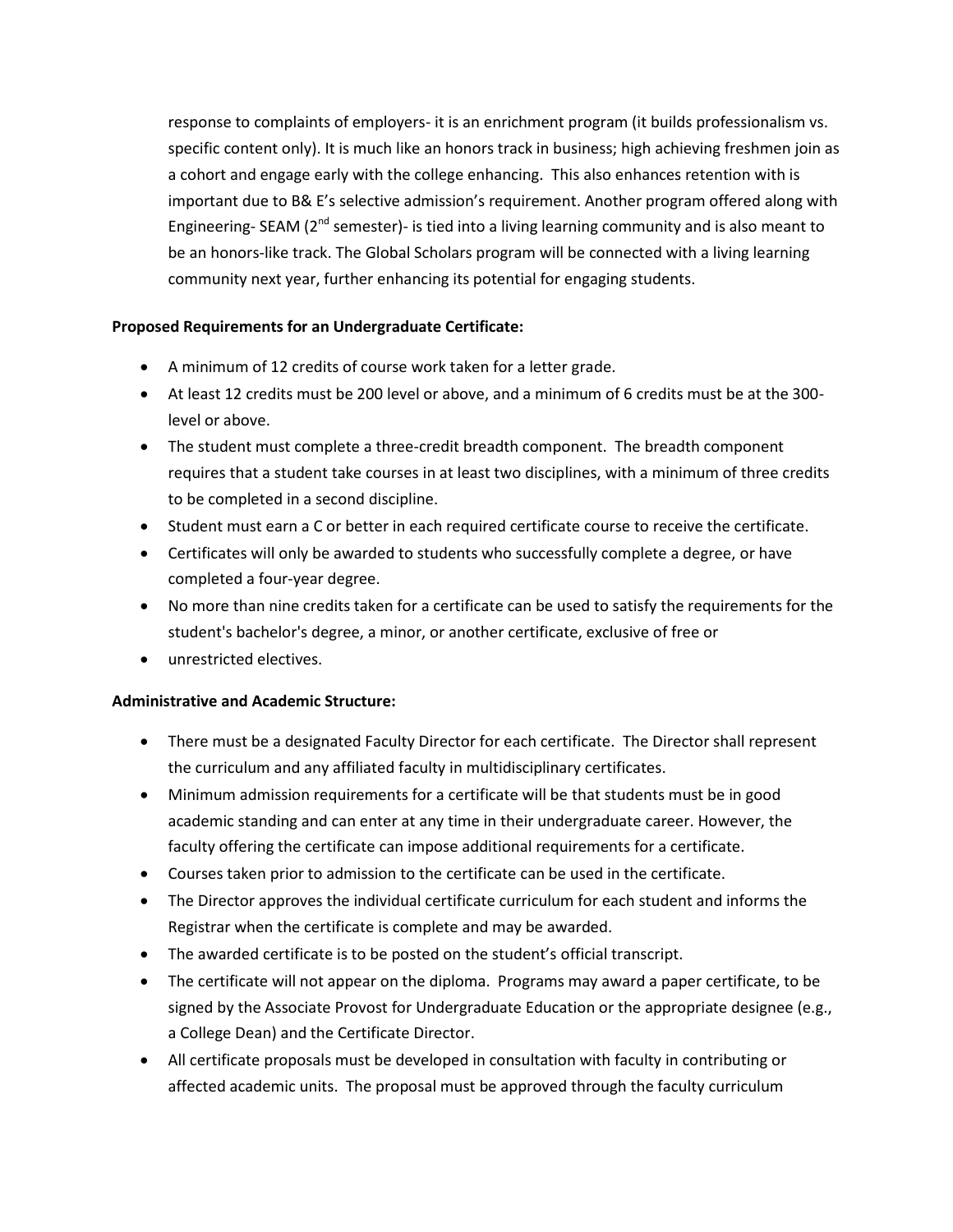committee of the college or colleges participating in the certificate, and then submitted to Undergraduate Council. Certificates approved by UC will then be forwarded to University Senate for final approval.

 An undergraduate certificate curriculum shall be approved or re-approved for operation for a period of 6 years (or a lesser period if requested). Toward the end of the 5th year of its duration, the certificate Director shall prepare a report summarizing its status, operations, and certificate awardees during that period of time, and indicating its prospects for the future if renewal of the certificate curriculum is sought. The report will be provided to participating college Deans and to the Associate Provost for Undergraduate Education. If a certificate is suspended or terminated, students currently enrolled in the curriculum shall have a reasonable period of time, not to exceed three years, to complete the requirements for the certificate.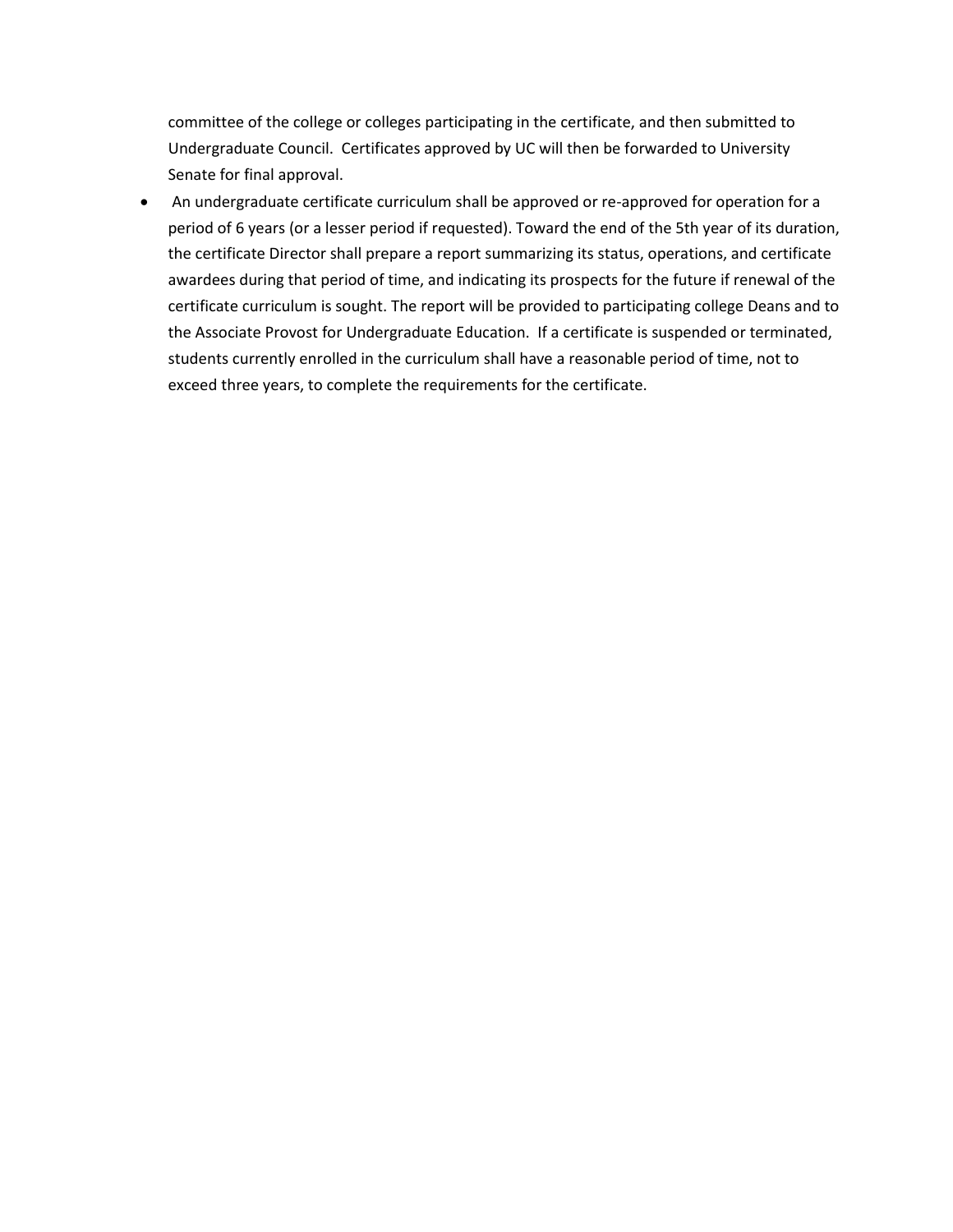Some collected comments to beconsidered.

#### Jeff Rogers

I am personally in favor of a definition for a certificate that is more interdisciplinary and more upper-division. It seems to me we are trying to make a certificate be a lot of different things at once, a quasi-minor, an honors program and perhaps what I understand as a certificate. My major concerns is that UK certificates carry the same weight and have similar meaning to certificates from University of Michigan, Ohio State NC-Chapel Hill. That is what, I believe, will most benefit our students in the long term, as they are talking to potential employers nationally and internationally and as they are applying to graduate programs.

#### Elisa D'Angelo

I really like the idea of offering certificates and I like most aspects of the proposal. However, it seems like the third and sixth bullet in the proposed requirements section are somewhat redundant....is there a way that we can simplify these two related requirements into one?

A: I believe these are mutally exlusive. Point 3 says you must have at least 3 hours outside the major. Point 6 says you may have no more than 6 hours of overlap with your degree or a minor.

#### Karen Badger

I also think that 12 hours is on the light end of a certificate (and 15 is reasonable) based on what I saw other places so it all seems fine. I think what needs to be corrected is the perception the committee considers that 100 level courses are being perceived as 'filler' courses vs. that certificates are traditionally and usually built out of upper division courses not lower division courses.

#### Susan Carvalho

The faculty on my committee felt strongly that a 100-level language course should not be looked upon as "empty hours" apart from the twelve "core hours." Instead, the language course is a critical part of the analytical and cultural-background core of the certificate program. So they were not convinced of the rationale for requiring the certificate to have 15 hours if 3 of them are to be at the 100-level.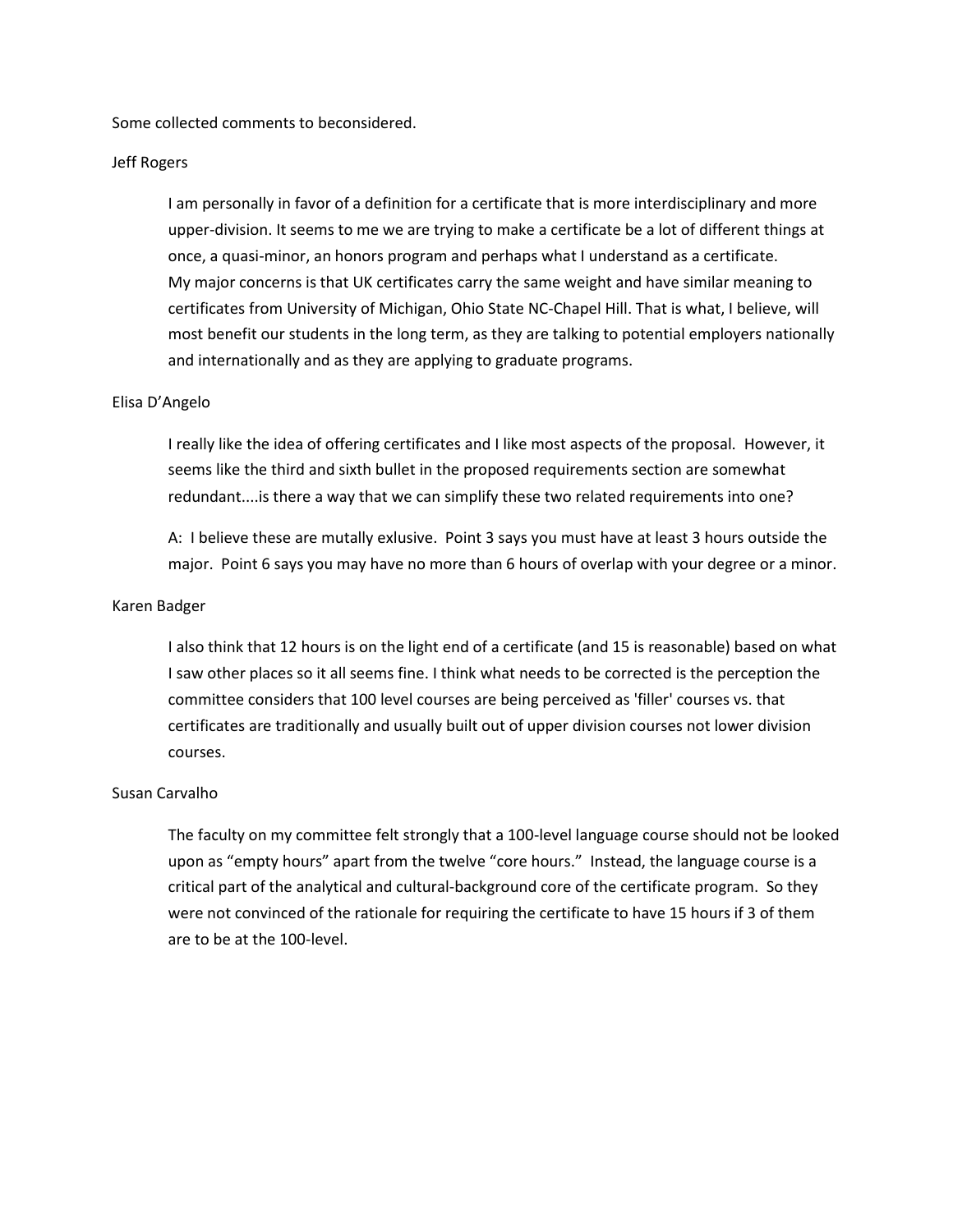Mullen: Hi all, I offer wording on a Senate Rule for UG Certificates that mirrors that for Grad Certificates. I checked CPE academic policy, I do not find language re: UG Certificate approval.

# USR 4.2.X

Undergraduate certificates are available only to students who are enrolled in an undergraduate degree program or who have successfully completed an undergraduate degree and enroll in a post-baccalaureate (non-degree) for admission to a certificate curriculum. The minimum Graduate School requirements for admission to post-baccalaureate status apply.

Undergraduate Certificates shall be approved by the same process as are programs (see Senate Rule 3.2.0) except that the following are not required: a) a statement of administrative feasiblity; b) posting and approval by the Council on Post-Secondary Education, and c) approval by the University of Kentucky Board of Trustees.

An undergraduate certificate must be a minimum of 12 credits, all at the 200 level or above, with a minimum of six credits at the 300-level or above. The certificate must have a three-credit breadth component, requiring the student to take courses in at least two disciplines, with a minimum of three credits to be completed in a second discipline.

A student must earn a C or better in each required certificate course to receive the certificate.

No more than nine credits taken for a certificate can be used to satisfy the requirements for the student's bachelor's degree, a minor, or another certificate, exclusive of free or unrestricted electives.

Award of an undergraduate certificate shall be noted on the student's transcript upon successful completion of the curriculum.

## **4.2.8 GRADUATE CERTIFICATES** [US: 1/14/02]

Students who already are or will be enrolled in a graduate degree program, or those who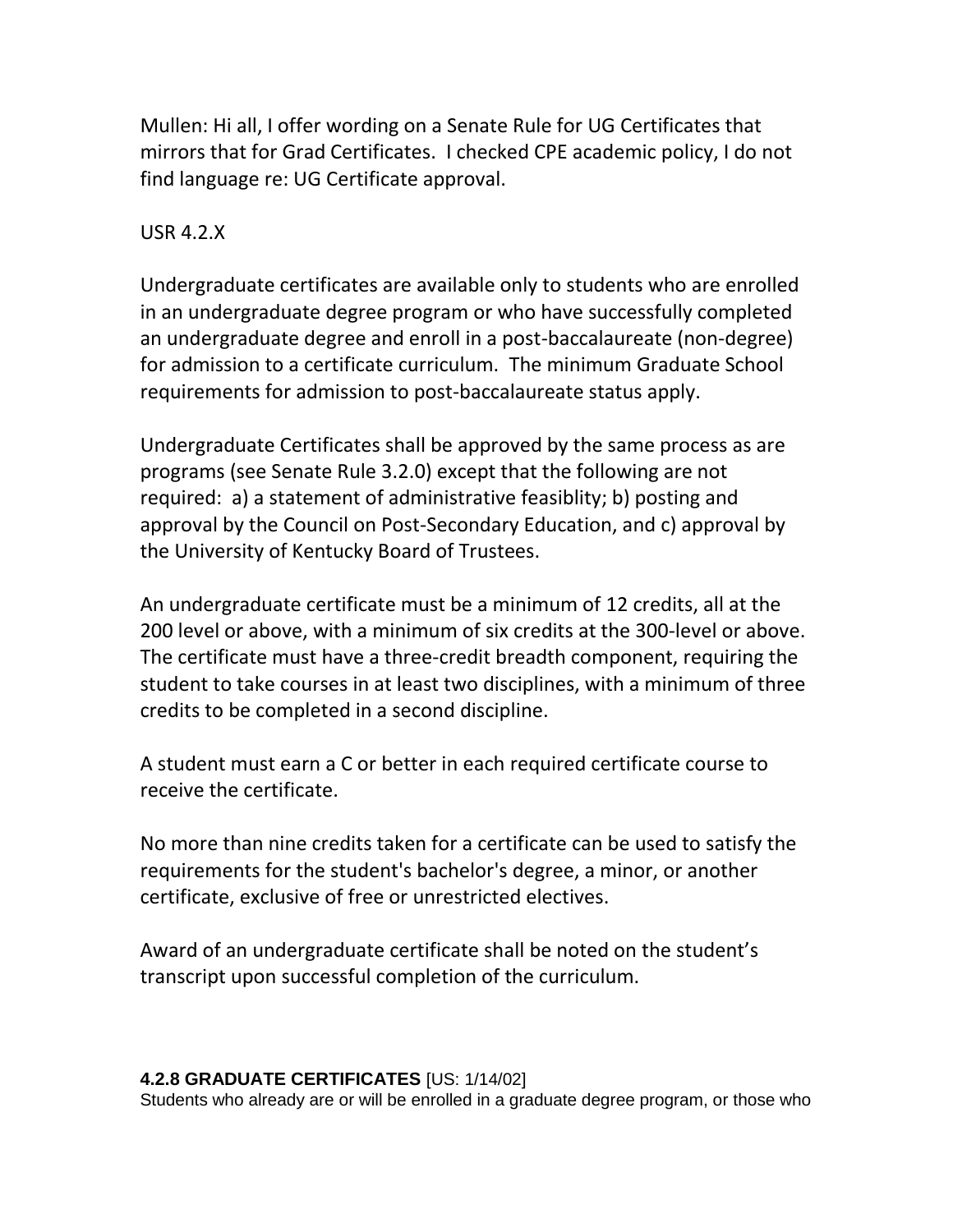apply for or are enrolled in post-baccalaureate (non-degree) status are eligible for admission to a certificate curriculum. The minimum Graduate School requirements for admission to post-baccalaureate status apply. With the approval of the Dean of the Graduate School, the certificate curriculum may set reasonable admission requirements or restrictions beyond those specified by the Graduate School.

Graduate certificates shall be approved by the same process as are programs (see Senate Rule 3.2.0) except that the following are not required: a) approval by the Graduate faculty, b) a statement of administrative feasibility; c) posting and approval by the Council on Post-Secondary Education, and d) approval by the University of Kentucky Board of Trustees.

A graduate certificate must be a minimum of nine graduate credits in length, and should be fewer than 18 graduate credits.

A student must achieve a minimum graduate grade point average of 3.00 in the set of courses required for the graduate certificate in order to be granted the certificate.

Award of a graduate certificate shall be noted on the student's transcript, upon the recommendation of the Dean of the Graduate School.

Graduate certificate curricula must comply with the "Guidelines for Graduate Certificate Curricula" published by the Graduate School.